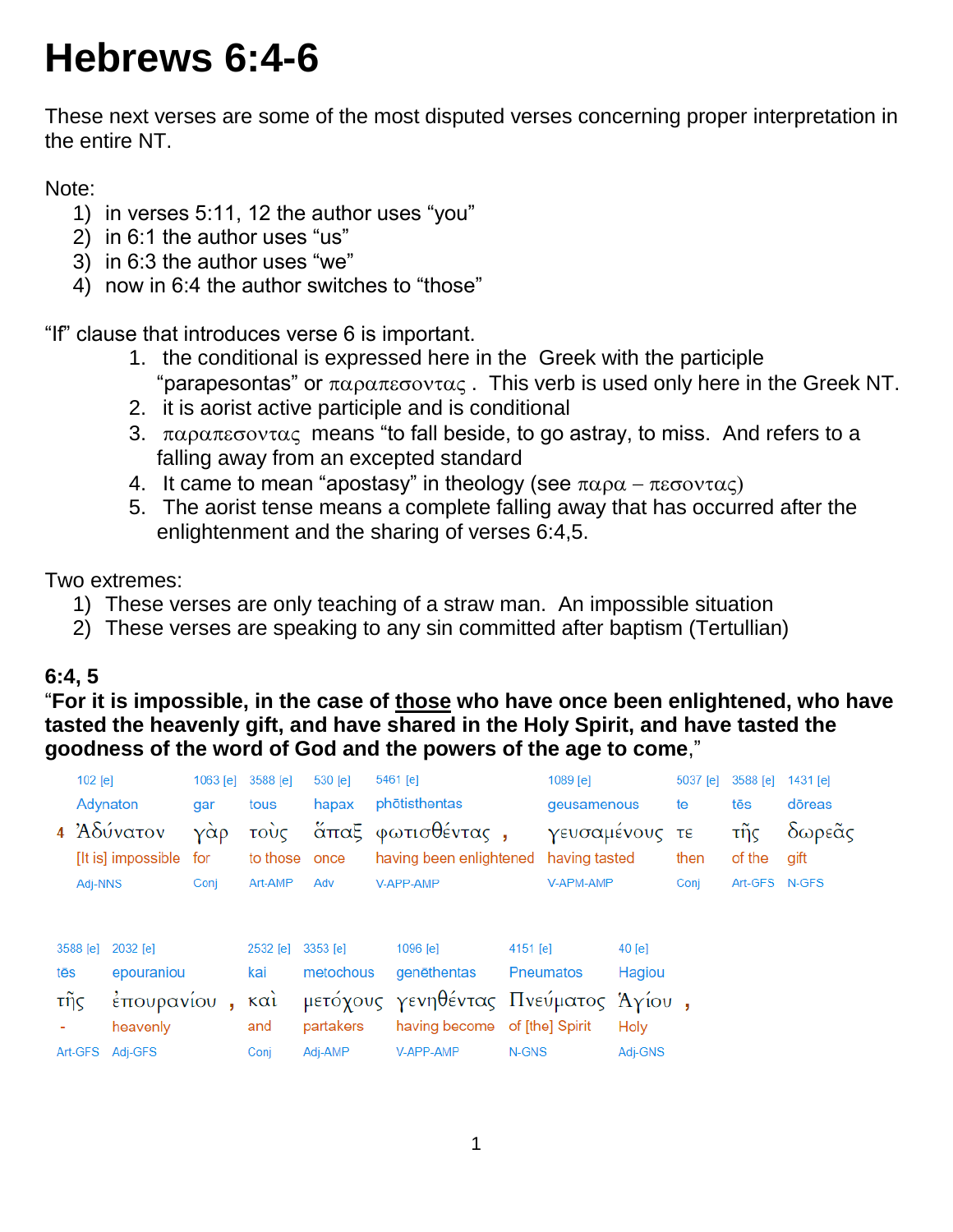|      | 2532 [e] 2570 [e] | 1089 [e]                                              | 2316 [e] | 4487 [e] | 1411 [e]         | 5037 [e] 3195 [e] |                     | $165$ [e] |  |
|------|-------------------|-------------------------------------------------------|----------|----------|------------------|-------------------|---------------------|-----------|--|
| kai  | kalon             | geusamenous                                           | Theou    | rhēma    | dvnameis         | te                | mellontos           | aiōnos    |  |
|      | 5 και καλον       | γευσαμένους Θεοῦ ρῆμα, δυνάμεις τε μέλλοντος αἰῶνος — |          |          |                  |                   |                     |           |  |
| and  |                   | [the] goodness having tasted of God's word            |          |          | [the] power also |                   | [of the] coming age |           |  |
| Conj | Adj-ANS           | V-APM-AMP                                             | N-GMS    | N-ANS    | N-AFP            | Conj              | V-PPA-GMS           | N-GMS     |  |

[απαξ](http://strongsnumbers.com/greek/530.htm) - *hapax* - means "once for all" (9:7, 26' 27' 28; 10:2; 12:26, 27).

- 1. hapax can govern each of the five participles.
- 2. This points to something complete. It is not a partial or incomplete work

The Five Participles describing "those":

- 1. "Enlightened" refers to illumination by the Holy Spirit
	- a. 2 Corinthians 4:4 the world is blind
	- b. John 8:12 and 1:9 Jesus is the light
- 2. "Tasted the heavenly gift"
	- a. Tasting is more than the "knowledge" or "enlightenment" of #1.
	- b. Tasting implies personal experience
	- c. Psalm 34:8
	- d. 1 Peter 2:3
	- e. Knowing about food (looking at it) has a completely different effect on the body than eating and tasting the food.
- 3. "Shared in the Holy Spirit"
	- a. "sharers" is *metochoi* and is used in 1:9 ("companions"); 3:1("share in the heavenly calling"); 3:14 ("share in Christ")
	- b. Also used in Luke 5:7 as "partners in the other boat"
- 4. "Tasted the goodness of the word of God"
	- a. "tasting" is used again
	- b. "goodness" is *kalon* indicates both "beauty" and "moral goodness"
	- c. The Word of God is not tasted but the "goodness" of it is tasted.
	- d. "Word of God" is *theou rhema* (again in 11:3) not "logos *tou Theou* (4:12; 13:7)
	- e. Focus of *rhema* is the specific communication from God and not the general message.
	- f. This again refers to not just having heard Bible teaching but having experience the results of the application to one's life.
- 5. "Powers of the coming age"
	- a. "tasted" also applies to "powers of the coming age"
	- b. "these last days" 1:1
	- c. Simon Magus saw the goodness of God's word and the power in Acts 8:5 but it was to no avail
	- d. Matt. 12:28
	- e. The readers of this book had experienced spiritual manifestations just like the Galatians had (see Galatians 3:5)
	- f. Jesus ministry announced that "the kingdom of God is at hand" in Mark 1:14.
	- g. Jesus coming ushered in the "last days"
		- i. Hebrews 1:2
		- ii. Acts 2:16-18
		- iii. 1 John 2:18
		- iv. Jude 18
	- h. This coming of the kingdom comes in two phases and is directly related to his two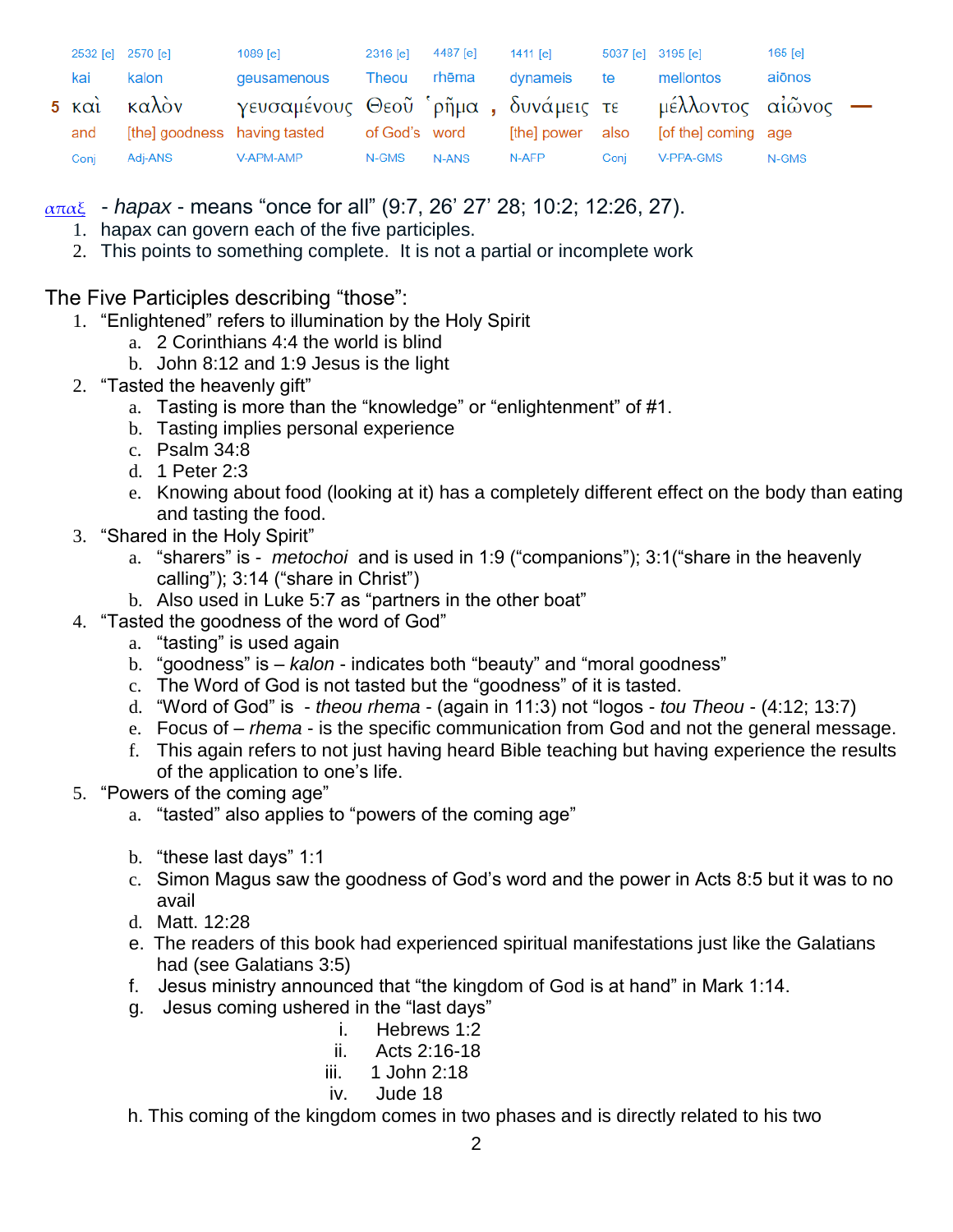comings.

i. Jews of Jesus day had this confused.

- ii. Christians today (Dominion Theology, and others) have this confused today.
- i. The "powers of the coming age" refer to works of the Spirit but even the New Birth is from the coming age.

### **6:6**

"**and then have fallen away, to restore them again to repentance, since they are crucifying once again the Son of God to their own harm and holding him up to contempt**."

|                                            | 2532 [e]<br>3895 [e]          |                                                             |              | 3825 [e] | 340 [e]<br>anakainizein |                   | $1519$ [e]                     | 3341 [e]<br>metanoian |                         | 388 [e] |                              |  |
|--------------------------------------------|-------------------------------|-------------------------------------------------------------|--------------|----------|-------------------------|-------------------|--------------------------------|-----------------------|-------------------------|---------|------------------------------|--|
|                                            | kai<br>parapesontas           |                                                             | palin        | eis      |                         |                   | anastaurountas                 |                       |                         |         |                              |  |
| 6                                          | $\kappa \alpha i$<br>and then | παραπεσόντας — πάλιν ανακαινίζειν είς<br>having fallen away |              |          | again                   | to restore [them] |                                | to                    | μετάνοιαν<br>repentance | x.      | άνασταυροϋντας<br>crucifying |  |
|                                            | Conj                          | V-APA-AMP                                                   |              |          | Adv                     | <b>V-PNA</b>      |                                | Prep                  | N-AFS                   |         | V-PPA-AMP                    |  |
|                                            | 1438 $[e]$                    | 3588 [e]                                                    | 5207 [e]     | 3588 [e] | 2316 [e]                | 2532 [e]          | 3856 <b>[e]</b>                |                       |                         |         |                              |  |
|                                            | heautois                      | ton                                                         | <b>Huion</b> | tou      | Theou                   | kai               | paradeigmatizontas             |                       |                         |         |                              |  |
| έαυτοῖς<br>$\vec{v}$<br>Υίὸν τοῦ           |                               |                                                             | Θεοῦ καὶ     |          | παραδειγματίζοντας.     |                   |                                |                       |                         |         |                              |  |
| in themselves                              |                               | the                                                         | Son          | ٠        | of God                  | and               | subjecting [Him] to open shame |                       |                         |         |                              |  |
| RefPro-DM3P<br>Art-GMS<br>Art-AMS<br>N-AMS |                               |                                                             | N-GMS        | Coni     | V-PPA-AMP               |                   |                                |                       |                         |         |                              |  |

#### [παραδειγματιζοντας](http://strongsnumbers.com/greek/3856.htm)

putting to open shame, to expose public, to make a public example of, to expose to disgrace".

"for themselves" from  $\epsilon \alpha$ υτοις is the dative of advantage for themselves. This word indicates these individuals would be taking full responsibility for the disgrace.

#### Linguistic Key says:

"If the readers were to return again to Judaism, no possibility existed for them to begin their spiritual life anew. This would require a recrucifixion of Christ, putting Him to open shame. For this reason they must continue toward maturity despite the difficulties, problems, and persecutions that attend their walk."

Basically Acts 3:12, "Salvation is found in no one else, for there is no other name under heaven given to men by which we must be saved."

In 6:5 this sentence begins with **"impossible"** which in the Greek is [αδυνατον](http://strongsnumbers.com/greek/102.htm) or *adunaton*. This word comes from:

- 1)  $a$  or  $\alpha$  which is the negative particle. When used at the beginning of the word it means no or nullifies the following word. The English example would be "non-" or in the case of this translation "im-"
- $2)$  *dunatos* or  $\delta$ *v* $\alpha$  $\tau$ *o* $\varsigma$  from dunamai which means powerful, capable, possible, power, strong, able.

So 6:5, 6 begin by saying it is "non-able" or "im-capable" or "no-strong" or "im-possible" for the events in verse 6:6 to occur.

**"falling away"** is [παραπεσοντας](http://strongsnumbers.com/greek/3895.htm) is from two words: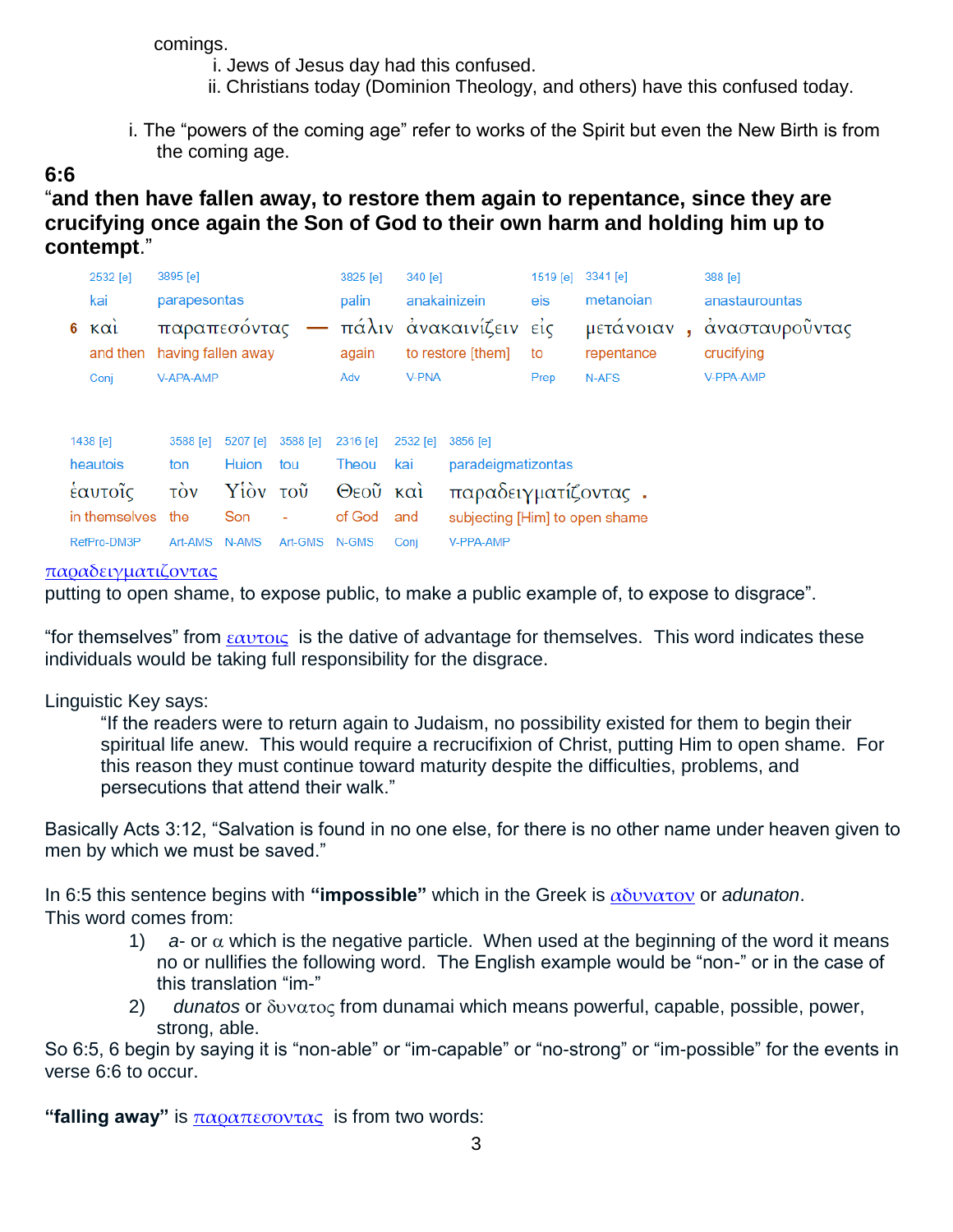- 1) *para* a preposition with a wide variety of meaning and application: above, against, among, at, before, by , contrary to, from.
- 2) *pipto* means to fall, to fail, to land on.

**"Renew"** or [ανακαινιζειν](http://strongsnumbers.com/greek/340.htm) is the word that connects to the word "impossible in 6:5.

- 1) This word means "to renew again, to make new again
- 2) It is impossible to "renew" or "redo" the "repentance"
- 3) THIS HAS NOT SAID A PERSON LOSES THEIR SALVATION. It says it impossible to redo repentance.
	- a. Clearly from John 1:9 a believer can confess their sin.
	- b. Jesus tells Ephesus of the seven churches in Revelation 2:5: "Remember the height from which you have fallen! Repent ( $\mu \epsilon \tau \alpha \nu \alpha \eta \sigma \alpha \nu$ ) and do the things you did at first. If you do not repent, I will come to you and remove your lampstand from its place."

**"Repentance"** or [μετανοιαν](http://strongsnumbers.com/greek/3341.htm) "metanoian" is from two words:

- 1) *meta* is a primary preposition denoting accompaniment. Here it means "after" implying change
- 2) *noieo* means "to exercise the mind" and "to comprehend, consider, perceive, think, understand". It is from the word "nous" which means mind and is the seat of moral thought.
- 3) (EXAMPLE: *pronoeo* from *pro* (means "before") and *noeo* ("mind") means "to perceive beforehand")
- 4) *metanoian* means "to perceive or consider after"
- 5) This does not mean it impossible to "repent" of your actions after you have been saved already.
- 6) This "repentance" refers to turning from sin and accepting Christ for salvation. It is used this way throughout the New Testament:
	- a. Acts 5:31
	- b. Acts 11:18
	- c. Romans 2:4
	- d. 2 Timothy 2:25
- 7) It is used of turning from sin after salvation (new birth, baptism, etc.) in:
	- a. 2 Corinthian 12:21
	- b. Revelation 2:5
	- c. Revelation 2:16
	- d. Revelation 2:21
	- e. Revelation 3:3
	- f. Revelation 3:19

("Repent" is used in reference to 5 of the 7 churches in Rev. 2,3. It is not spoken to Smyrna and Philadelphia.)

- 7. What we see here is two things:
	- a. "repent" is used in reference to coming to Christ for salvation.
	- b. "repent" is used as a command to believers to consider their thoughts (ways) and change.
- 8. Scripturally it is possible for a believer to "sin" and "repent" (1 John 1:9)
- 9. The context here is to say it is "impossible" to "repent" (or, get saved again!)

**"Crucifying again"** or [ανασταυρουντας](http://strongsnumbers.com/greek/388.htm), is from

- 1) *ana* which means here "repetition"
- 2) "stauroo" which is the word for impaling on a cross or to crucify.
- 3) This word means "re-crucify"

Linguistic Key says: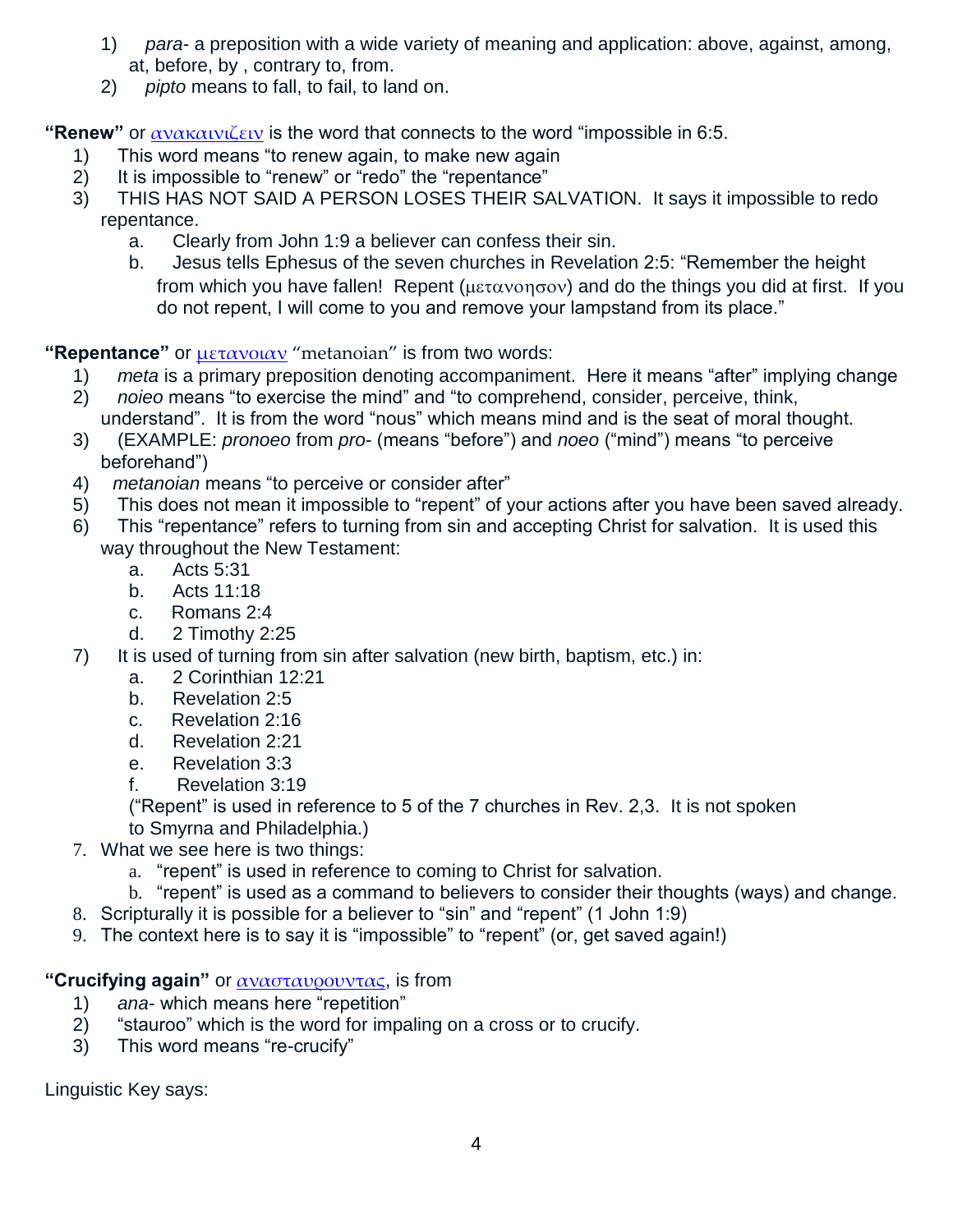"If the readers were to return again to Judaism, no possibility existed for them to begin their spiritual life anew. This would require a recrucifixion of Christ, putting Him to open shame. For this reason they must continue toward maturity despite the difficulties, problems, and persecutions that attend their walk."

Kittel's Theological Dictionary of the New Testament (vol.7):

"In the NT the word ( $\alpha \nu \alpha \sigma \tau \alpha \nu \rho \sigma \nu \nu \tau \alpha \varsigma$ ) occurs only at Hb. 6:6. The author is arguing that willful apostasy from faith rules out any fresh repentance. Those guilty of such apostasy are called "ανασταυπουντες εαυτοις τον υιον του θεου. Since *avastauroun* usually means "to crucify," one should strictly translate: "they personally crucify the Son of God," aligning themselves with those who brought Christ to the cross and thus committing the same sin as these did."

**"for themselves"** from [εαυτοις](http://strongsnumbers.com/greek/1438.htm) is the dative of advantage for themselves. This word indicates these individuals would be taking full responsibility for the disgrace.

 $\pi\alpha\alpha\delta\epsilon\gamma\mu\alpha\tau\zeta\delta\nu\tau\alpha\zeta$  "to expose public, to make a public example of, to expose to disgrace".

Basically Acts 3:12:

"Salvation is found in no one else, for there is no other name under heaven given to men by which we must be saved."

Views:

- 1) The Shepherd of Hermes and Clement of Alexandria write of a view of the early second century (100-150 AD): Baptism was equivalent to the blood of Christ and it washed away your sins committed up to that point. Sins after baptism (or, salvation) would not be covered. Some then taught that the blood of your own martyrdom would cover the sins after baptism (or, the blood of Christ.)
	- a. False application #1: Postpone baptism until death bed
	- b. False application #2: Seek martyrdom
- 2) Ambrose, Aquinas, Wordsworth said the "impossible" referred to man but "with God all things are possible" (mark 10:27) If this were true the qualification should have been in the text here in Hebrews. The text here says "impossible" and it means "impossible."
- 3) Erasmus said "impossible" means "difficult". This is a clear case of isogesis.
- 4) Others say it means that as long as those who have fallen away continue in their current state they cannot repent. It would be like saying it is impossible to repent until you repent. This is true but hardly worth writing. FF. Bruce says concerning this view: "to say that they cannot be brought to repentance so long as they persist in their renunciation of Christ would be a truism hardly worth putting into words."
- 5) Calvin believed God kept the elect understood the tasting here as a partial experience and that the people of Hebrews did not respond to it. But nowhere are these verses talking about partial enlightenment.
- 6) This may speak of the unpardonable sin of Matthew 12. Many people would be concerned with having committed this "unforgivable sin". If they sense guilt and desire to repent would not God accept them?
- 7) Others say the writer does not indicate here or anywhere that his readers were in this position.
	- i. This then is a warning of potential
	- ii. This warning only views salvation from the human side
	- iii. Other places in the scripture indicate the divine involvement
	- 1. Romans 8:35-39